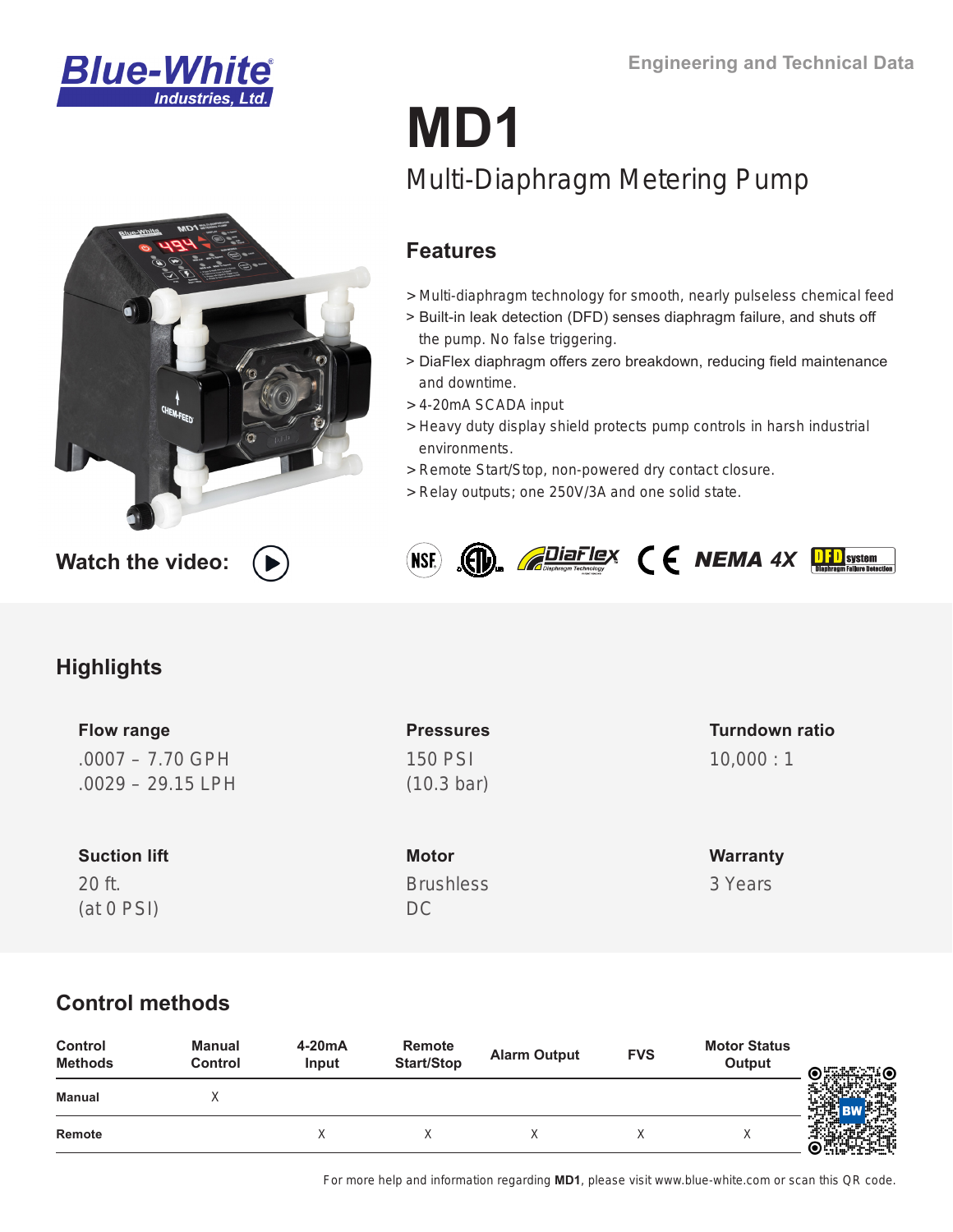# **Engineering Specifications**

| <b>Maximum Working Pressure:</b>        | 150 psig (10.3 bar)                                           |
|-----------------------------------------|---------------------------------------------------------------|
| <b>Maximum Fluid Temperature:</b>       | 185 °F (85 °C)                                                |
| <b>Maximum Ambient Temperature:</b>     | 14 to 115 °F/ -10 to 42 °C                                    |
| <b>Maximum Viscosity:</b>               | 5,000 Centipoise                                              |
| <b>Maximum Suction Lift:</b>            | 20 ft. at 0 PSI                                               |
| <b>Operating Voltage Range:</b>         | 100 to 240VAC-50/60Hz                                         |
| <b>Power Cord Options:</b>              | $115V/60Hz = NEMA 5/15 (USA)$                                 |
|                                         | 230V/60Hz = NEMA 6/15 (USA)                                   |
|                                         | 220V/60Hz = CEE 7/VII (EU)                                    |
|                                         | 240V/60Hz = AS 3112 (Australia/New Zealand)                   |
| Motor:                                  | Brushless DC, 50W                                             |
| <b>Duty Cycle:</b>                      | Continuous                                                    |
| <b>Turndown Ratio:</b>                  | $10,000:1(0.01\% - 100\%)$                                    |
| Enclosure:                              | NEMA 4X (IP66), Valox <sup>®</sup> (PBT) thermoplastic        |
| <b>Maximum Overall Dimensions:</b>      | 8.17"W x 9.46"H x 10.38"D (20.74cm W x 24.02cm H x 26.36cm D) |
| <b>Product Weight:</b>                  | 8.5 lb. (3.8 Kg)                                              |
| <b>Approximate Shipping Dimensions:</b> | 10.5" W x 13.75" H x 11" D (26.7 W x 35 H x 28 D cm)          |
| <b>Approximate Shipping Weight:</b>     | 15.5 lb. (7.0 Kg)                                             |

## **Dimensions**

| Dim | Inch | $\mathsf{c}_{\mathsf{m}}$ | Dim | Inch  | $\mathsf{c}_{\mathsf{m}}$ |
|-----|------|---------------------------|-----|-------|---------------------------|
| А   | 6.67 | 16.94                     | F   | 7.18  | 18.23                     |
| в   | 9.49 | 24.10                     | G   | 6.52  | 16.55                     |
| C   | 8.87 | 22.54                     | н   | 10.40 | 26.41                     |
| D   | 9.46 | 24.02                     |     | 4.32  | 10.98                     |
| Е   | 7.18 | 18.23                     |     |       |                           |



#### $\mathcal{A}$  and  $\mathcal{A}$  are all  $\mathcal{A}$  and  $\mathcal{A}$  are all  $\mathcal{A}$  and  $\mathcal{A}$  are all  $\mathcal{A}$  and  $\mathcal{A}$  are all  $\mathcal{A}$  and  $\mathcal{A}$  are all  $\mathcal{A}$  and  $\mathcal{A}$  are all  $\mathcal{A}$  and  $\mathcal{A}$  are all  $\mathcal{A}$  an **Output Specifications**

| <b>Flow</b><br>Range |                  | <b>Max</b><br><b>Speed</b> | <b>Max</b><br><b>Pressure</b> | <b>Max</b><br><b>Temperature</b> | <b>MD1V</b><br><b>Model Numbers</b> |               |               |
|----------------------|------------------|----------------------------|-------------------------------|----------------------------------|-------------------------------------|---------------|---------------|
| <b>GPH</b>           | LPH              | <b>RPM</b>                 | PSI(bar)                      | $\degree$ F( $\degree$ C)        | <b>115V AC</b>                      | 230V AC       | 220V AC       |
| 0.00077 - 7.70       | $0.0029 - 29.15$ | 100                        | 150(10.3)                     | 185(85)                          | <b>MD1V14</b>                       | <b>MD1V15</b> | <b>MD1V16</b> |

MD1

**NOTE:** For optimum tube life, specify the pump to operate at the lowest possible RPM and pressure.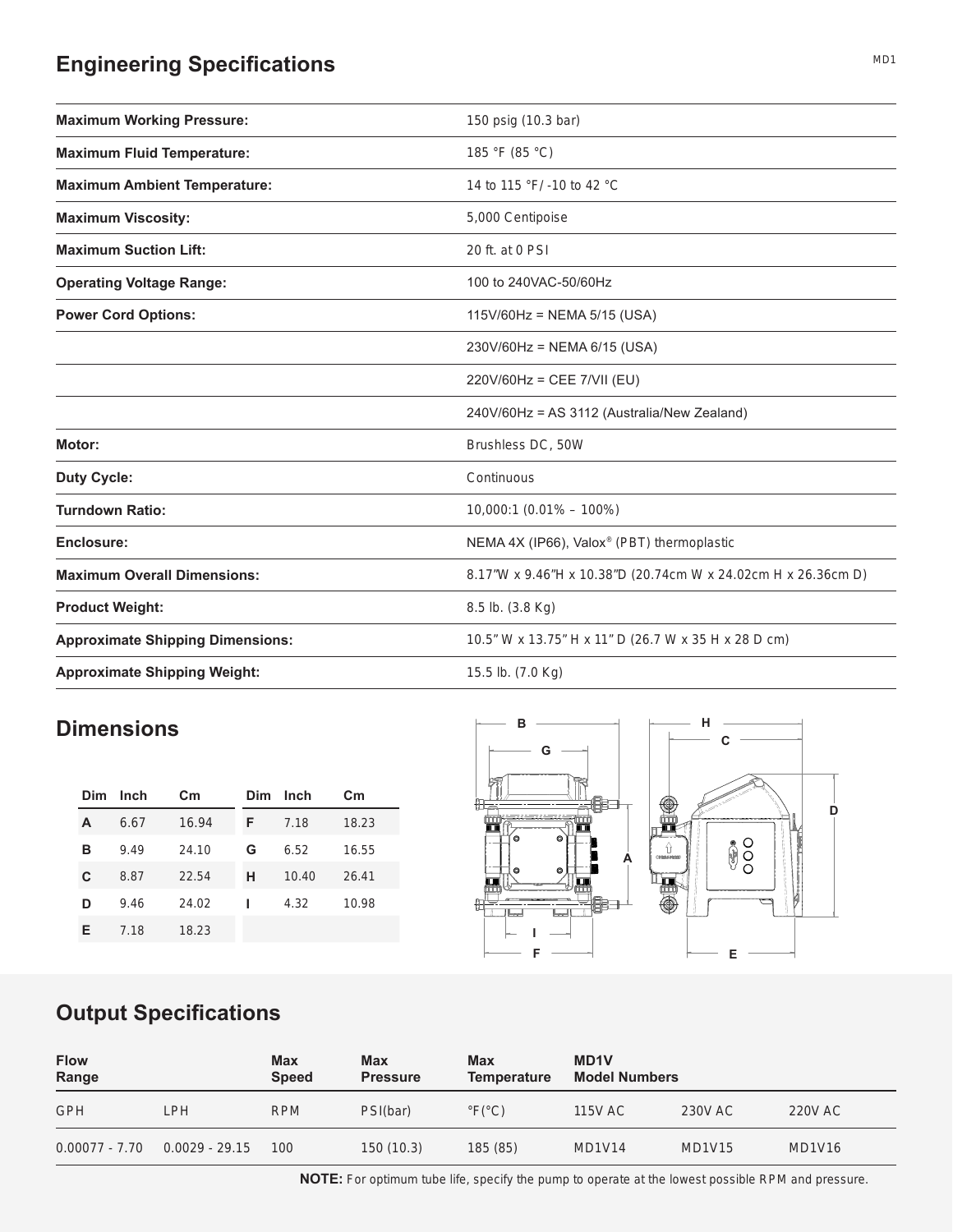## **Materials of Construction**

| <b>Non-wetted Components:</b>                                               | <b>Wetted C</b>  |  |
|-----------------------------------------------------------------------------|------------------|--|
| <b>Enclosure:</b> Valox <sup>®</sup> (PBT) & PA12 thermoplastic             | <b>Pump Head</b> |  |
| <b>Control Panel Cover:</b> Polycarbonate, to prevent accidental tampering. | Pump             |  |
| <b>Pump Head:</b> Valox <sup>®</sup> (PBT) & PA12 thermoplastic             | Adapte           |  |
| <b>Pump Head Cover:</b>                                                     | Valve (          |  |
| Polycarbonate for added strength and chemical resistance.                   | Valve I          |  |
| Permanently lubricated sealed motor shaft support motor                     | Elasto           |  |
| shaft support ball bearing.                                                 | <b>Static</b>    |  |
| Cover Screws: Stainless steel, polypropylene cap                            | Diaphr           |  |
| <b>DFD System Sensor Pins: Hastelloy C-276</b>                              | Injection/B      |  |
| <b>Power Cord:</b> 3 conductor, SJTW-A water-resistant                      | Body &           |  |
| <b>Hardware: 316 stainless steel screws</b>                                 | Check            |  |
| <b>Mounting Brackets: Nylon</b>                                             | Spring           |  |
|                                                                             | <b>Ball Se</b>   |  |

#### **Wetted Components:**

| onoa vomponomo.                                       |
|-------------------------------------------------------|
| <b>Pump Head Assembly:</b>                            |
| Pump Head: PVDF                                       |
| <b>Adapter Connections: PVDF</b>                      |
| Valve Cartridge: PVDF                                 |
| Valve Balls : Ceramic                                 |
| Elastomers : TFE/P (optional EP)                      |
| Static Seals: TFE/P (optional EP)                     |
| Diaphragm: PVDF (optional Flex-A-Prene <sup>®</sup> ) |
| <b>Injection/Back-Flow Check Valve:</b>               |
| Body & Insert: Polypropylene (optional PVDF)          |
| Check Ball: Ceramic                                   |
| Spring: Hastelloy C-276                               |
| Ball Seat O-Ring: TFE/P (optional EP)                 |
| Static Seal O-Ring: FKM (optional EPDM)               |
| <b>Ancillary Items Provided:</b>                      |
| Suction Tubing: 3/8" OD x 1/4" ID x 5' Clear PVC      |
| Discharge Tubing: 3/8" OD x 1/4" ID x 5' Polyethylene |
| Suction Strainer: Polypropylene                       |
|                                                       |

Weight : Ceramic

#### **Motor Flow Rate mL/min Speed Pressure**

|      | 0 PSI | <b>30 PSI</b> | 60 PSI | <b>90 PSI</b> | 120 PSI 150 PSI |     |
|------|-------|---------------|--------|---------------|-----------------|-----|
| 0%   | 0     | 0             | 0      | 0             | 0               | 0   |
| 10%  | 47    | 45            | 42     | 39            | 37              | 35  |
| 20%  | 94    | 89            | 84     | 80            | 74              | 69  |
| 30%  | 140   | 134           | 125    | 118           | 111             | 102 |
| 40%  | 187   | 178           | 167    | 157           | 148             | 136 |
| 50%  | 236   | 223           | 210    | 198           | 184             | 175 |
| 60%  | 281   | 264           | 252    | 235           | 220             | 208 |
| 70%  | 324   | 309           | 292    | 276           | 258             | 246 |
| 80%  | 370   | 350           | 330    | 312           | 296             | 279 |
| 90%  | 422   | 401           | 378    | 358           | 337             | 321 |
| 100% | 486   | 446           | 424    | 395           | 375             | 354 |
|      |       |               |        |               |                 |     |

## **Performance**

## Chem-Feed® MD1 Metering Pump





## **Flow rate vs Pressure**